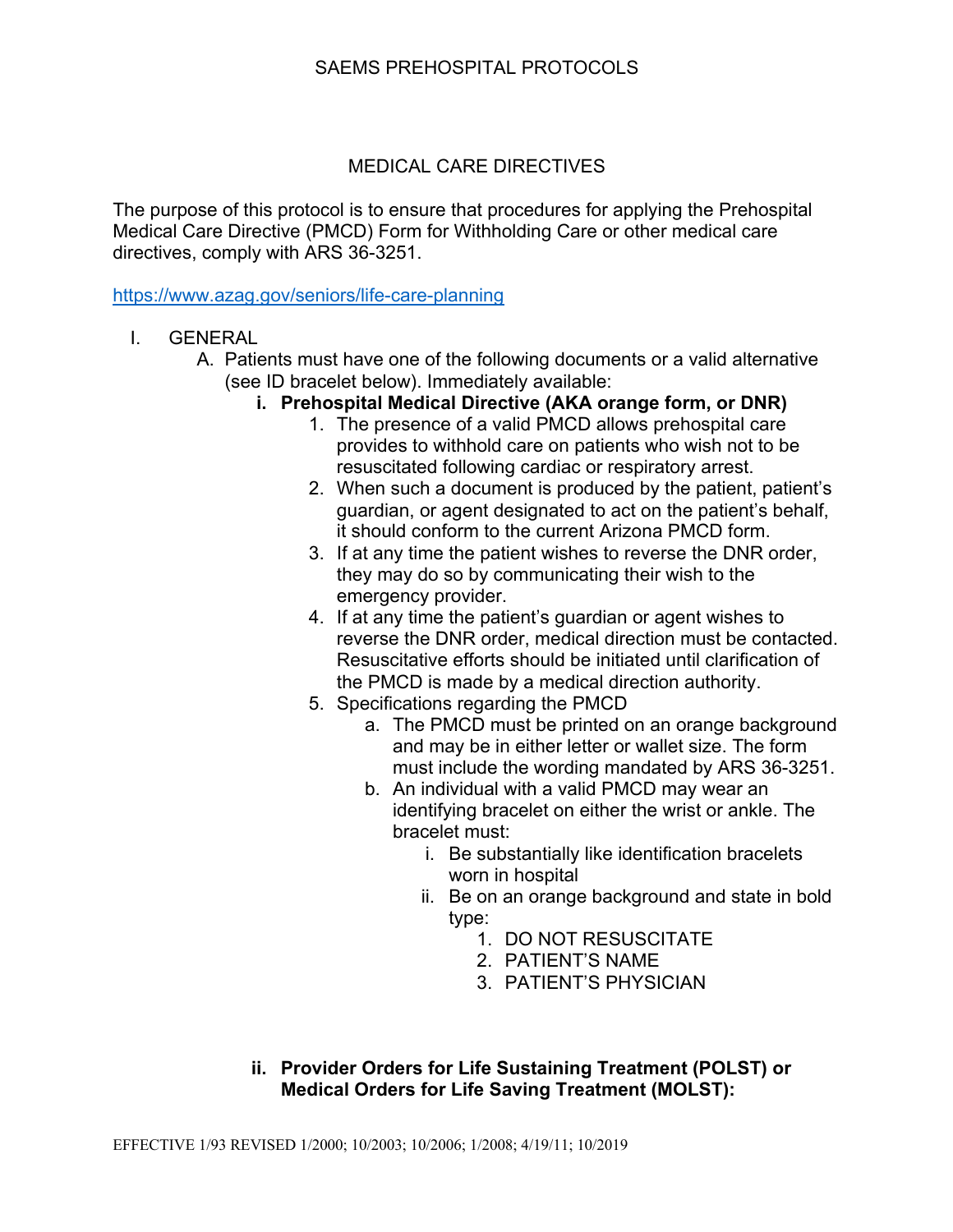# SAEMS PREHOSPITAL PROTOCOLS

- 1. explicitly describes acceptable interventions for the patient in the form of medical orders, must be signed by a physician or other licensed medical provider to be valid.
- iii. **Advanced directives:** 
	- 1. document that describes acceptable treatments under a variable number of clinical situations including some or all the following: what to do for cardiac arrest, whether artificial nutrition is acceptable, organ donation wishes, dialysis, etc. Frequently does not apply to emergent or potentially transient medical conditions.
- B. In the absence of formal written directions (MOLST, POLST, DNR, advanced directives), a person on scene with power of attorney for healthcare, or healthcare proxy, may prescribe limits of treatment.
- C. Emergency medical personnel are not required to accept or interpret medical care directives other than the PMCD such as a Durable Health Care Power of Attorney or a Living Will.
- D. Any of the documents described above are valid when they meet all of the following criteria:
	- i. Intact condition it should not been cut, broken or shows signs of being repaired (and)
	- ii. Displays the patient's name and the physician's name.
- E. If there is question about the validity of the document/instrument, the best course of action is to proceed with the resuscitation until additional information can be obtained to clarify the best course of action and contact on-line medical direction.

### II. PROCEDURE

- A. If the patient has a valid DNR, no CPR or airway management should be attempted. Comfort measures should still be offered. If resuscitative efforts were initiated and a valid DNR was recovered later, efforts may be discontinued.
- B. If the patient has a MOLST, POLST, or advanced directive, initiate CPR and airway management and contact on-line medical direction for consideration or termination of resuscitation.
- C. Contact online medical direction if for any reason an intervention prohibited by an advanced directive is being considered.
- D. Proper police agencies shall be notified when:
	- 1. resuscitative efforts are withdrawn
	- 2. a valid PMCD is presented and resuscitative efforts are withheld.

### III. SPECIAL CONSIDERATIONS

A. Emergency medical system and hospital emergency department personnel who make a good faith effort to identify the patient and who rely on an apparently genuine PMCD form or photocopy of a PMCD form on